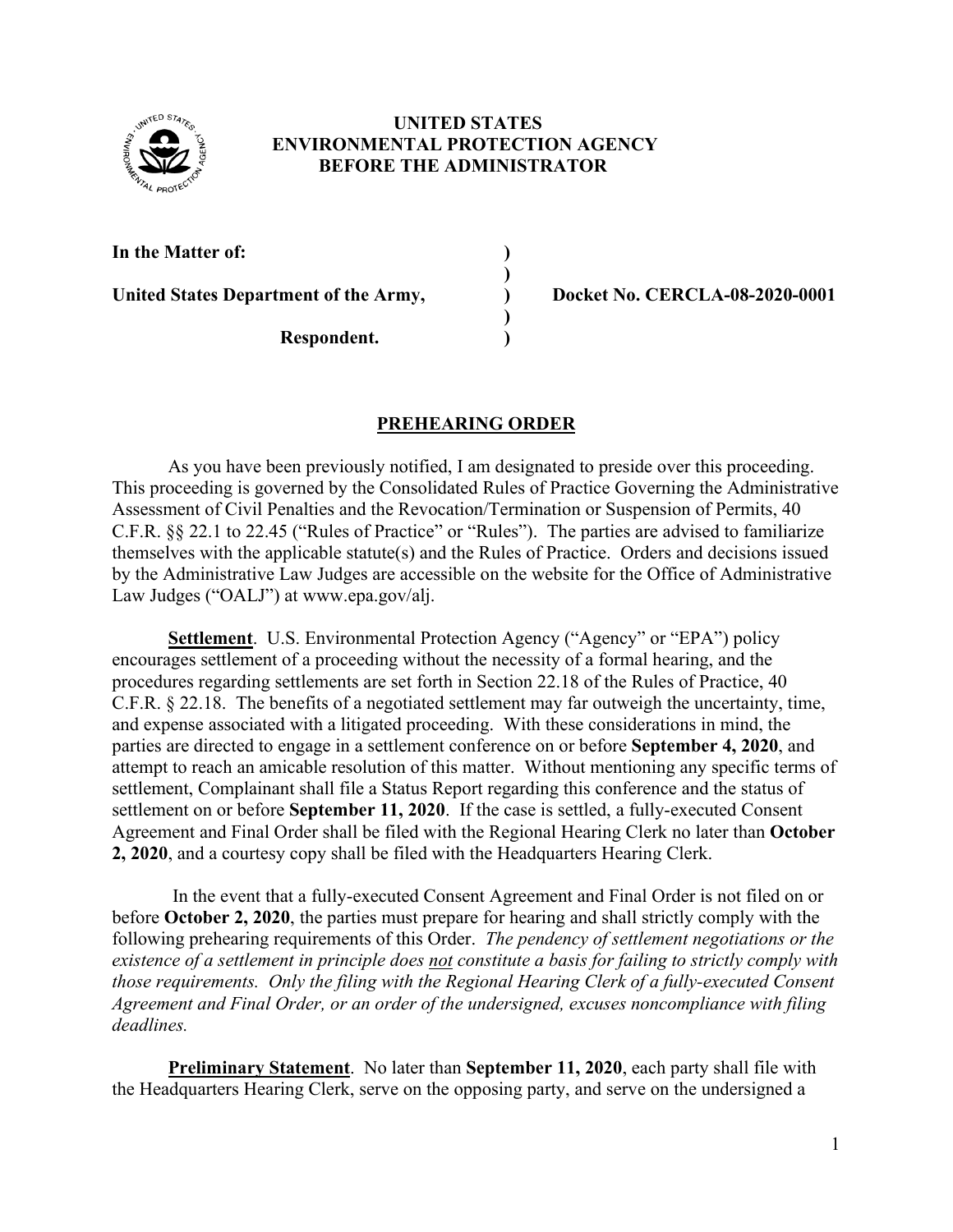Preliminary Statement that (1) identifies the party's preference for the location of the hearing; (2) indicates the party's consent to service of orders and decisions issued by this Tribunal, and to service of documents filed by other parties, *by email only* during this proceeding (service by email includes sending a link via email to an online file sharing service); and (3) provides a valid email address at which the party will accept such service.<sup>1</sup>

**Prehearing Exchange.** This Order is issued pursuant to Section 22.19(a) of the Rules of Practice. *See* 40 C.F.R. § 22.19(a). Accordingly, the parties are hereby directed to engage in the following prehearing exchange of information:

 1. Each party shall file with the Headquarters Hearing Clerk, serve on the opposing party, and serve on the undersigned:

(A) a list of names of the witnesses intended to be called at the hearing, identifying each as a fact witness or an expert witness, a brief narrative summary of their expected testimony, and a curriculum vitae or resume for each identified expert witness; or a statement that no witnesses will be called;

(B) a list of all exhibits, numbered in sequential order, that the party intends to produce at the hearing, along with a copy of each exhibit marked for identification as follows:

- i. Complainant's exhibits shall be identified as "CX."
- ii. Respondent's exhibits shall be identified as "RX."
- iii. Each exhibit shall be labeled numerically with the corresponding exhibit number on each page of the exhibit. For example, the first exhibit provided by Complainant shall be labeled on each page of the exhibit as "CX 1." The label for each exhibit shall be located at the bottom (footer) of the document and aligned to the right margin.
- iv. Any exhibit consisting of more than one page shall include page numbers at the bottom (footer) of each page, aligned to the right margin. The pages shall be numbered consecutively as follows: "Page X of [total of] Y," with "Page X" representing the page number in sequence beginning from the number 1 and "[total of] Y" representing the total number of pages in the exhibit. For example, to identify the third page of Complainant's first exhibit, which has five pages total, the bottom of the page shall read "CX 1 Page 3 of 5."

(C) a statement specifying the amount of time needed to present its direct case. *See* 40 C.F.R. §§ 22.21(d), 22.19(d). Also, state whether the services of an interpreter are necessary with regard to the testimony of any witness(es), and if so, state the language to be translated.

2. In addition, Complainant shall submit the following as part of its Initial Prehearing

<sup>&</sup>lt;sup>1</sup> The Rules of Practice allow for electronic service, and in the interest of judicial efficiency, it will be this Tribunal's practice to serve the parties by email only. *See* 40 C.F.R. §§ 22.5(b)(2), 22.6 (authorizing service of most documents by email). If a party is unable to receive service by email, the party shall affirmatively state that it is unable to accept service by email and provide a valid address at which it may be served by regular U.S. mail.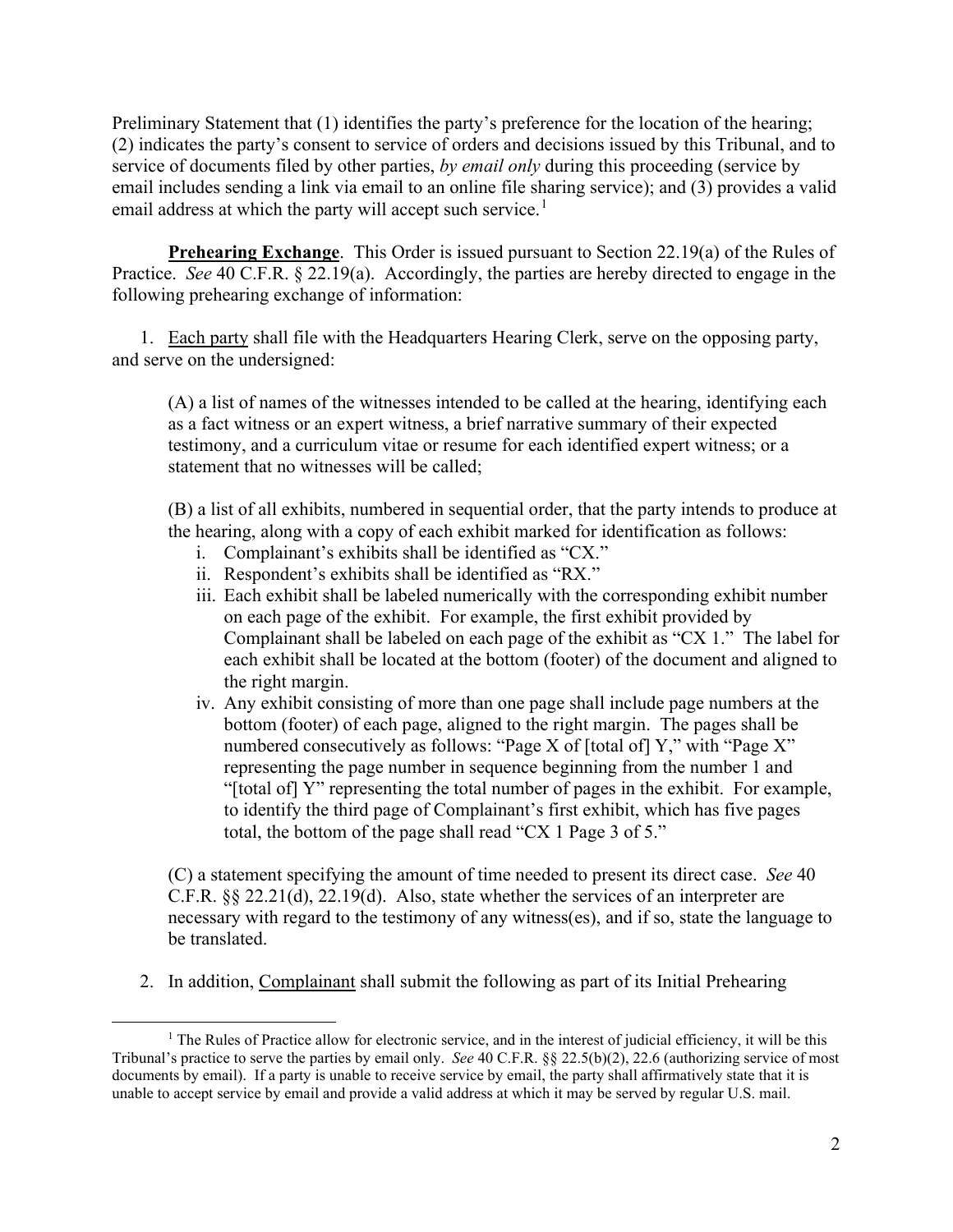Exchange:

(A) documentation showing that service of the Complaint was completed in accordance with Section  $22.5(b)(1)$  of the Rules of Practice, 40 C.F.R. § 22.5(b)(1);

(B) a brief narrative statement, and a copy of any documents in support, explaining in detail the factual and/or legal bases for the allegations denied or otherwise not admitted in Respondent's Answer;

(C) all factual information and supporting documentation relevant to the assessment of a penalty, and a copy, or a statement of the internet address (URL), of any policy or guidance intended to be relied on by Complainant in calculating a proposed penalty; and

(D) a copy, or a statement of the internet address (URL), of any EPA guidance documents and/or policies, including any updates or revisions to such guidance and/or policies, and any preambles to regulations that Complainant has relied upon with regard to the allegations set forth in the Complaint.

3. In addition, Respondent shall submit the following as part of its Prehearing Exchange:

(A) a copy of any documents in support of the denials made in its Answer;

(B) a copy of any documents in support of any asserted affirmative defenses and an explanation of the arguments in support of any such affirmative defenses;

(C) all factual information Respondent considers relevant to the assessment of a penalty and any supporting documentation; and

(D) if Respondent takes the position that the proposed penalty should be reduced or eliminated on any grounds, such as an inability to pay, then provide a detailed narrative statement explaining the precise factual and legal bases for its position and a copy of any and all documents upon which it intends to rely in support of such position.

- 4. Finally, Complainant shall submit as part of its Rebuttal Prehearing Exchange:
	- (A) a statement and/or any documents in response to Respondent's Prehearing Exchange as to provisions  $3(A)$  through  $3(D)$  above; and
	- (B) documents specifying a proposed penalty and a detailed explanation of the factors considered and methodology utilized in calculating the amount of the proposed penalty and explaining how the proposed penalty was calculated in accordance with any criteria set forth in the Act.

 The prehearing exchanges called for above shall be filed pursuant to the following schedule: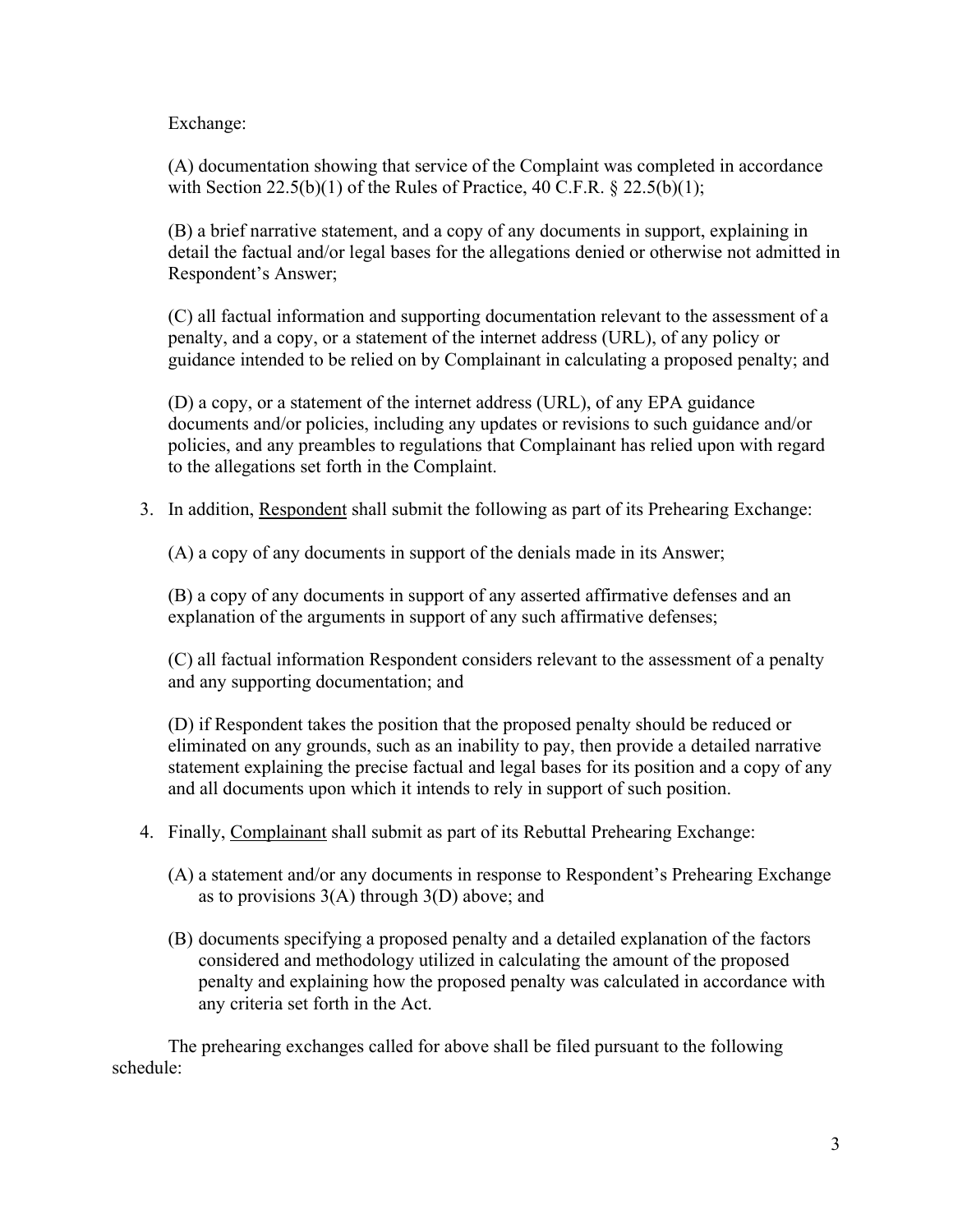| <b>October 2, 2020</b>  | Complainant's Initial Prehearing Exchange  |
|-------------------------|--------------------------------------------|
| <b>October 23, 2020</b> | Respondent's Prehearing Exchange           |
| <b>November 6, 2020</b> | Complainant's Rebuttal Prehearing Exchange |

 Section 22.19(a) of the Rules of Practice provides that, except in accordance with Section 22.22(a), any document not included in the prehearing exchange shall not be admitted into evidence, and any witness whose name and testimony summary are not included in the prehearing exchange shall not be allowed to testify. 40 C.F.R. § 22.19(a). Therefore, each party is advised to thoughtfully prepare its prehearing exchange.

In general, hearings are scheduled following the submission of the prehearing exchanges. The parties will be provided with adequate notice of the scheduled hearing to enable them to meet the remaining deadlines contained in this Order.

**Supplement to Prehearing Exchange**. Any addition of a proposed witness or exhibit to the prehearing exchange, submitted pursuant to Section 22.19(f) of the Rules of Practice, must be filed with an accompanying *motion to supplement the prehearing exchange* only when supplementation is sought within 60 days of the scheduled hearing.

**Motions**. Prior to filing any motion, the moving party must contact all other parties to determine whether the other parties have any objection to the granting of the relief sought in the motion, and the motion shall state the position of the other parties. The mere consent of the other parties to the relief sought does not assure that the motion will be granted. Furthermore, all motions must be submitted in sufficient time to permit the filing of a response and a reply, as well as the issuance of a ruling on the motion, before any relevant deadline set by this or any subsequent order. *See generally* 40 C.F.R. §§ 22.16(b), 22.7(c). *Motions not filed in a timely manner may not be considered.*

*Joint motions for the appointment of a neutral*, filed pursuant to Section 22.18(d)(3) of the Rules of Practice, will not be entertained prior to the deadline for Complainant's Rebuttal Prehearing Exchange and shall be filed no later than seven days after that deadline. *Dispositive motions* regarding liability, such as a motion for accelerated decision or motion to dismiss under Section 22.20(a) of the Rules of Practice, must be filed within 30 days after the due date for Complainant's Rebuttal Prehearing Exchange. *Non-dispositive motions*, such as motions for additional discovery, motions for subpoenas, and motions in limine, must be filed no later than 60 days prior to the scheduled hearing.

 Pursuant to Section 22.16(d) of the Rules of Practice, a party may submit a written request for oral argument upon filing a motion, a response to a motion, or a reply. 40 C.F.R. § 22.16(d). The requesting party shall propose an appropriate location for the argument. The OALJ has access to videoconferencing technology that may be utilized for oral arguments on motions, which may minimize the expenditure of time and monetary resources in connection with such arguments. A request for oral argument may be granted, in the undersigned's discretion, where further clarification and elaboration of arguments would be of assistance in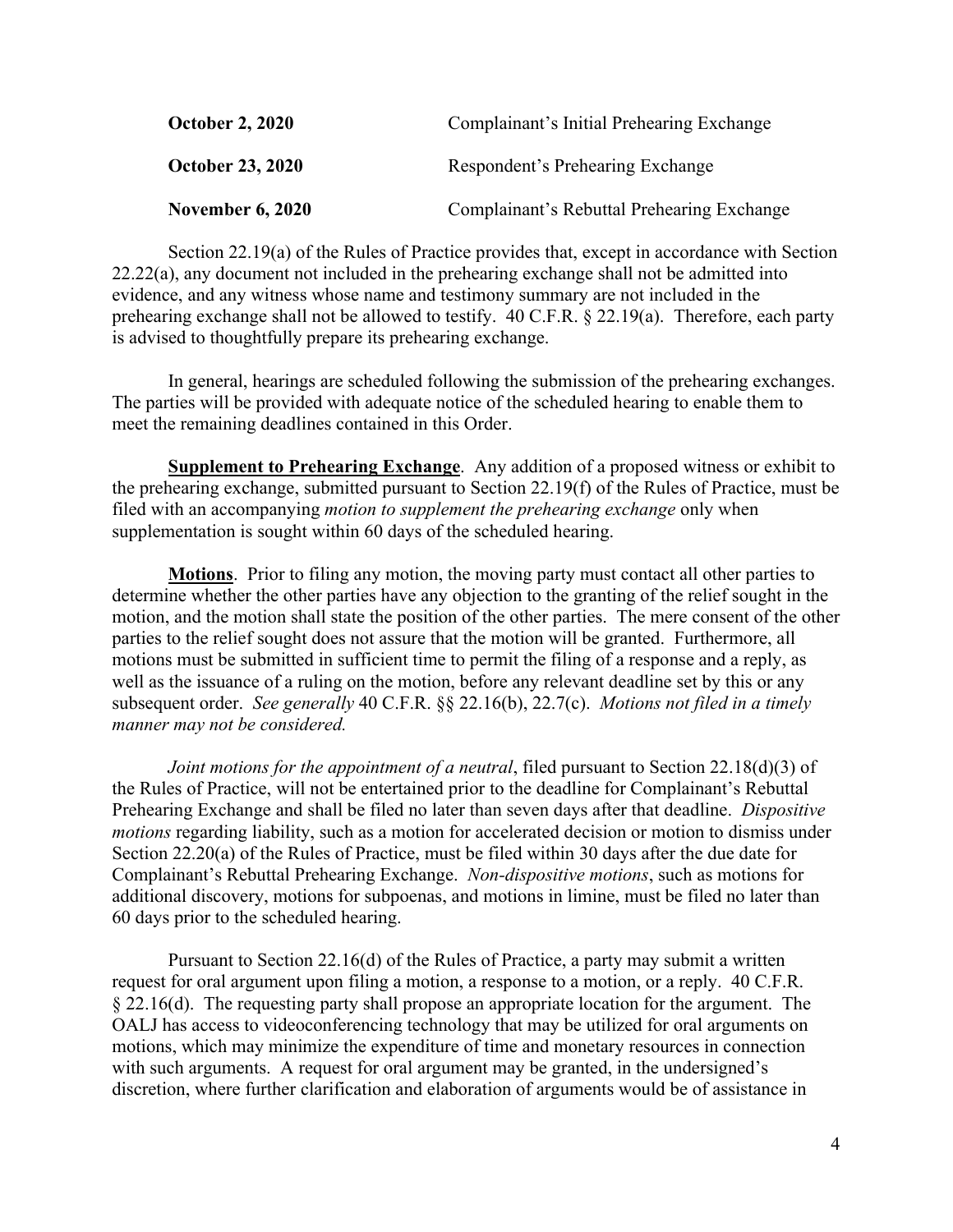ruling on the motion.

**Default and Opportunity for a Hearing**. The Complaint in this matter gave Respondent notice and opportunity for a hearing, in accordance with Section 554 of the Administrative Procedure Act ("APA"), 5 U.S.C. § 554. Respondent's Answer to the Complaint contained a request for a hearing. In this regard, Section 554(c)(2) of the APA sets out that a hearing be conducted under Section 556 of the APA. 5 U.S.C. § 554(c)(2). Section 556(d) provides that a party is entitled to present its case or defense by oral or documentary evidence, to submit rebuttal evidence, and to conduct such cross-examination as may be required for a full and true disclosure of the facts. 5 U.S.C. § 556(d). Thus, Respondent has the right to defend against Complainant's charges by way of direct evidence, rebuttal evidence, or through crossexamination of Complainant's witness(es). Respondent is entitled to elect any or all three means to pursue its defenses.

*Respondent is hereby notified that its failure to comply with the prehearing exchange requirements set forth herein may result in the entry of a default judgment against it. Complainant is notified that its failure to file its prehearing exchange in a timely manner can result in a dismissal of the case with prejudice.*

Filing and Service.<sup>2</sup> Consistent with Section 22.5 of the Rules of Practice, the original and one copy of all documents intended to be part of the record in this proceeding (excluding a fully-executed Consent Agreement and Final Order, which must be filed with the Regional Hearing Clerk), shall be filed with the Headquarters Hearing Clerk.<sup>3</sup> Electronic filing is strongly encouraged.<sup>4</sup> To file a document electronically, a party shall use a web-based tool known as the OALJ E-Filing System by visiting the OALJ's website at www.epa.gov/alj. Documents filed electronically are deemed to constitute both the original and one copy of the document.

Any party choosing to file electronically must first register with the OALJ E-Filing System at https://yosemite.epa.gov/OA/EAB/EAB-ALJ\_Upload.nsf. There may be a delay of one to two business days between the time a party applies for registration and the time at which the party is able to upload documents into the system.

A document submitted to the OALJ E-Filing System is considered "filed" at the time and date of electronic reception, as recorded by the OALJ E-Filing System immediately upon reception. To be considered timely, documents submitted through the OALJ E-Filing System

<sup>&</sup>lt;sup>2</sup> The parties are advised to visit the OALJ's website at https://www.epa.gov/alj/filing-and-service-duringcovid-19 for the most up-to-date guidance on filing and service procedures in light of the ongoing COVID-19 pandemic.

<sup>&</sup>lt;sup>3</sup> Pursuant to the Headquarters Hearing Clerk Pilot Project, the OALJ and Headquarters Hearing Clerk shall keep the official record and be the proper filing location for all contested cases in which an answer was filed after May 1, 2012. For more information, see the OALJ's website at www.epa.gov/alj.

<sup>4</sup> More information about electronic filing may be found in the Standing Order Authorizing Electronic Filing in Proceedings Before the Office of Administrative Law Judges available on the OALJ's website at www.epa.gov/alj.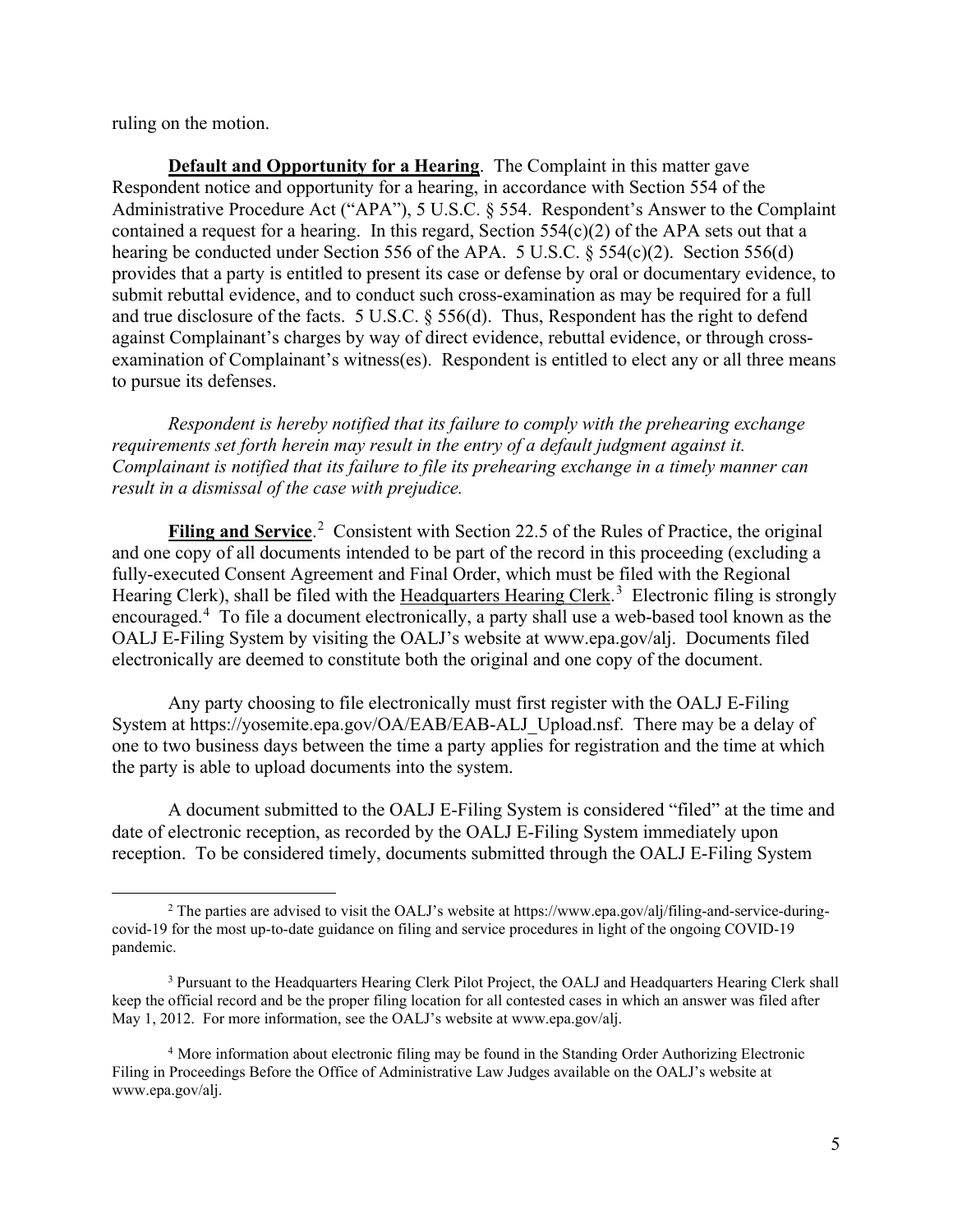must be received by 11:59 p.m. Eastern Time on the date the document is due, unless another time is specified by the Judge. Within an hour of a document being electronically filed, the OALJ E-Filing System will generate an electronic receipt of the submission that will be sent by email to both the party submitting the document and the Headquarters Hearing Clerk.<sup>5</sup>

The OALJ E-Filing System will accept any type of digital file, but the file size is limited to 70 megabytes.<sup>6</sup> Electronically filed textual documents must be in Portable Document Format ("PDF"). A motion and any associated brief may be filed together through the OALJ E-Filing System. However, any documents filed in support of a brief, motion, or other filing, such as copies of proposed exhibits submitted as part of party's prehearing exchange, should be filed separately as an attachment. Where a party wishes to file multiple documents in support of a brief, motion, or other filing, rather than filing a separate attachment for each such document, the documents should be compiled into a single electronic file and filed as a single attachment, to the extent technically practicable. Attached to this Order is further guidance on the use of the OALJ E-Filing System for purposes of electronic filing.

Alternatively, if a party is unable to file a document utilizing the OALJ E-Filing System, e.g., the party lacks access to a computer, the party may file the document by U.S. mail or facsimile.<sup>7</sup> U.S. mail is currently being delivered to this Tribunal at an offsite location on a weekly basis only. To file a document using U.S. mail, the document shall be sent to the following mailing address:

> Mary Angeles, Headquarters Hearing Clerk U.S. Environmental Protection Agency Office of Administrative Law Judges 1200 Pennsylvania Ave., NW Mail Code 1900R Washington, DC 20460

<sup>7</sup> Because of the ongoing national emergency related to COVID-19, this Tribunal's ability to receive filings or correspondence by U.S. mail or facsimile is limited. If a party is without access to a computer and must file documents by U.S. mail or facsimile, the party shall notify the Headquarters Hearing Clerk *every time* it files a document in such a manner. The Headquarters Hearing Clerk may be reached at (202) 564-6281.

 $<sup>5</sup>$  The emailed electronic receipt will be the filing party's only proof that the OALJ received the submitted</sup> document. The absence or presence of a document on the OALJ's E-Docket Database webpage, available at https://yosemite.epa.gov/oarm/alj/alj\_web\_docket.nsf, or on the Agency's Administrative Enforcement Dockets webpage, available at https://yosemite.epa.gov/oa/rhc/epaadmin.nsf, is not proof that the document was or was not received. If the filing party does not receive an electronic receipt within one hour after submitting the document through the OALJ E-Filing System, the Headquarters Hearing Clerk may be able to confirm receipt of the document but not earlier than one hour after the document was submitted.

<sup>6</sup> If your multimedia file exceeds 70 megabytes, you may save the file on a compact disc and send it by U.S. mail to the mailing address identified in this Order, or you may contact the Headquarters Hearing Clerk at (202) 564-6281 for instructions on alternative electronic filing methods.

At this time, the Tribunal is not able to accept filings or correspondence by courier or commercial delivery service, such as UPS, FedEx, and DHL. Likewise, the physical office of the Tribunal is not currently accessible to the public, and the Tribunal is not able to receive documents by personal delivery. *See* Order Urging Electronic Service and Filing (April 10, 2020).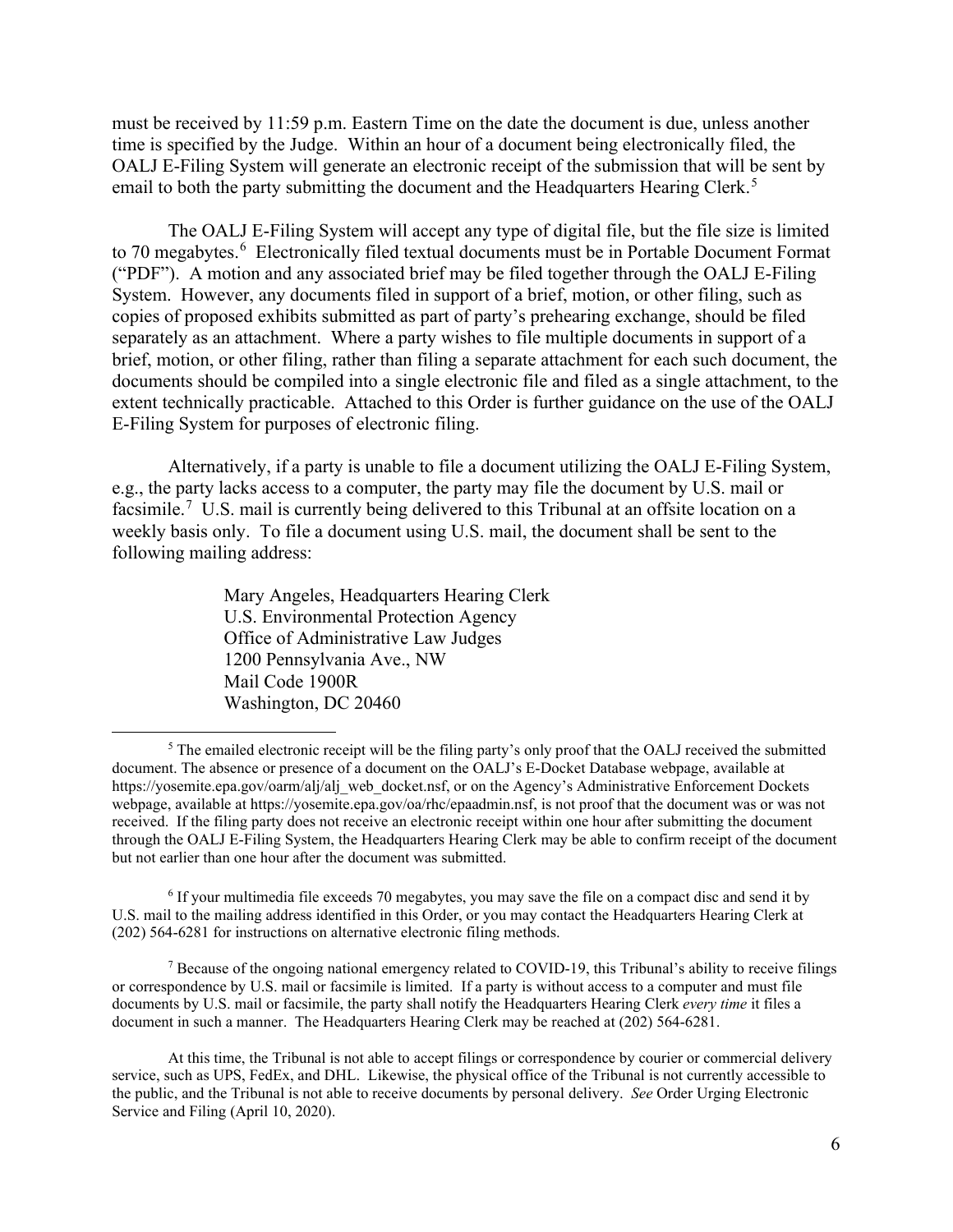Facsimile may be used to file a document if it is fewer than 20 pages in length. To file a document using facsimile, the document shall be sent to this Tribunal's offsite location at (916) 550-9639. A document submitted by U.S. mail or facsimile is considered "filed" when the Headquarters Hearing Clerk physically receives it, as reflected by the inked date stamp physically applied by the Headquarters Hearing Clerk to the paper copy of the document.

Regardless of the method of filing, all filed documents must be signed in accordance with 40 C.F.R. § 22.5(c) and must contain the contact name, telephone number, mailing address, and email address of the filing party or its authorized representative.

 A copy of each document filed in this proceeding shall also be "served" by the filing party on the presiding judge and on all other parties. 40 C.F.R. § 22.5(b). While the Rules of Practice ordinarily allow documents to be served by U.S. mail, commercial delivery service, or personal delivery, as well as by facsimile or email if service by those electronic means is consented to in writing, 40 C.F.R. § 22.5(b)(2), this Tribunal strongly encourages parties to serve all documents on opposing parties by electronic means only, *see* Order Urging Electronic Service and Filing (April 10, 2020). Documents filed electronically through the OALJ E-Filing System are deemed to have also been served electronically on the presiding judge. To serve a document on the presiding judge by U.S. mail or facsimile, the mailing address or facsimile number listed above shall be used. Service will be considered complete upon mailing or upon electronic transmission. 40 C.F.R. § 22.7(c).

Every filed document must show how and when the document was filed with the Headquarters Hearing Clerk and how and when the document was served on the presiding judge and each other party. This showing may be made through a written statement or Certificate of Service, an example of which is attached to this Order. 40 C.F.R. § 22.5(a)(3).

*The parties are advised NOT to include, attach, or refer to any terms of settlement offers or agreements in any document submitted to the undersigned, and no copies of Consent Agreements and Final Orders shall be submitted, or attached to any document submitted, to the undersigned except those that are fully executed and filed with the Regional Hearing Clerk.* 

**Privacy Act Statement; Notice of Disclosure of Confidential and Personal Information; Waiver of Confidentiality and Consent to Public Disclosure**.The parties are cautioned that, unless redacted, all information filed with the OALJ will be made publicly available. Thus, the parties are hereby advised not to file any Confidential Business Information ("CBI") or Personally Identifiable Information ("PII") pertaining to any person. This may include information that, if disclosed to the public, would constitute an unwarranted invasion of personal privacy, such as Social Security numbers, medical records, and personal financial information.

Where filing of such information is necessary, the parties are hereby advised to redact (i.e., remove or obscure) the CBI or PII present in the materials filed. *To the extent that any person files or submits any unredacted CBI (except in accordance with 40 C.F.R. Part 2) or PII*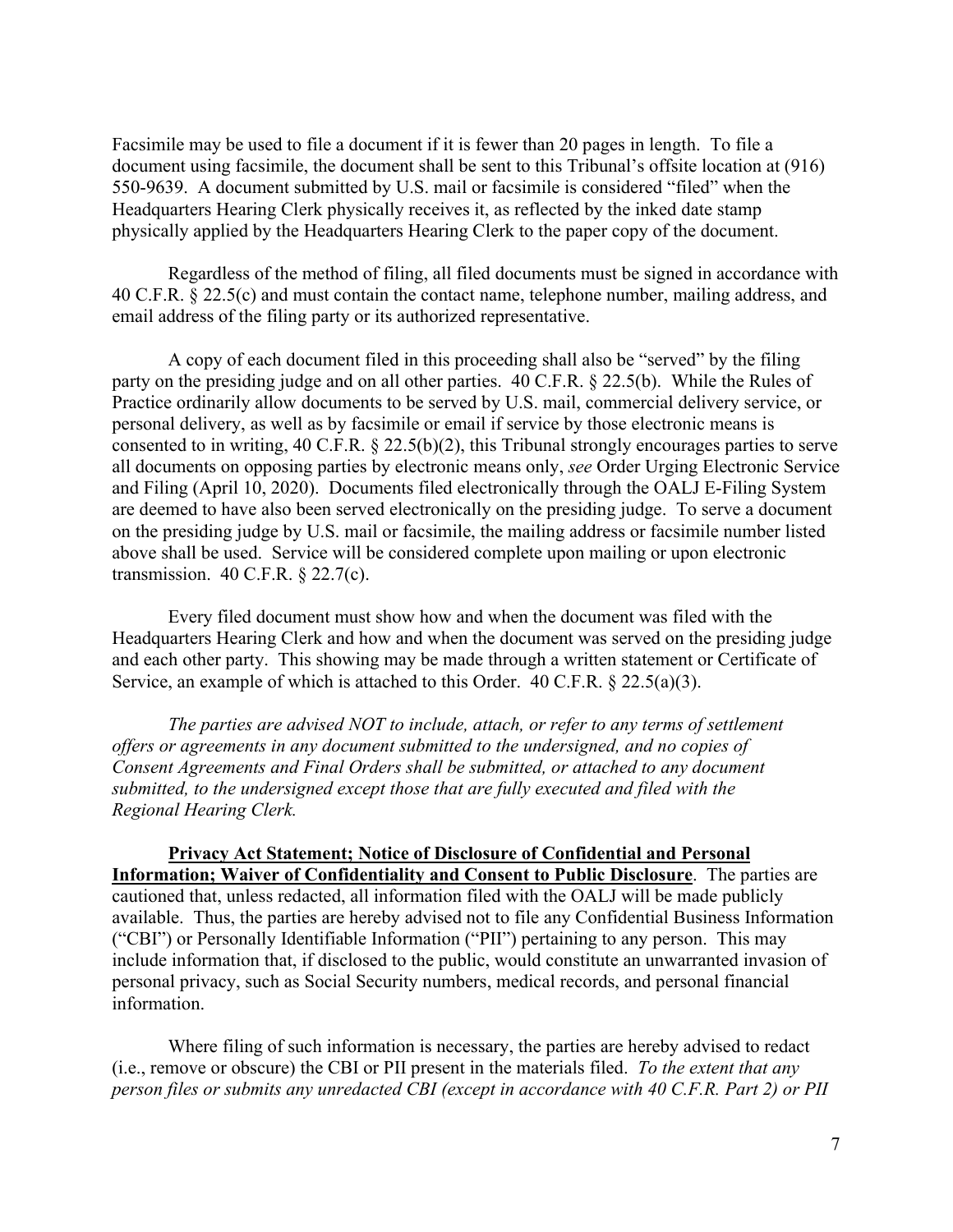*pertaining to themselves or their client, that person thereby waives any claims to confidentiality and thereby consents to public disclosure by EPA, including posting on the Internet, of all such information they submit. Submission of such information through the OALJ E-Filing System will also be considered a waiver of confidentiality. To protect such information against public disclosure, parties must follow the procedures specified on the OALJ's website at www.epa.gov/alj and in 40 C.F.R. Part 2.*

**Contact Information**. For any questions about this Order, the Rules, or any other procedural, scheduling, or logistical issues, you may contact Matt Barnwell, Attorney-Advisor, at (202) 564-3245 or barnwell.matt@epa.gov.

**SO ORDERED.**

Chartu Doulion Coyhla

Christine Donelian Coughlin Administrative Law Judge

Dated: August 24, 2020 Washington, D.C.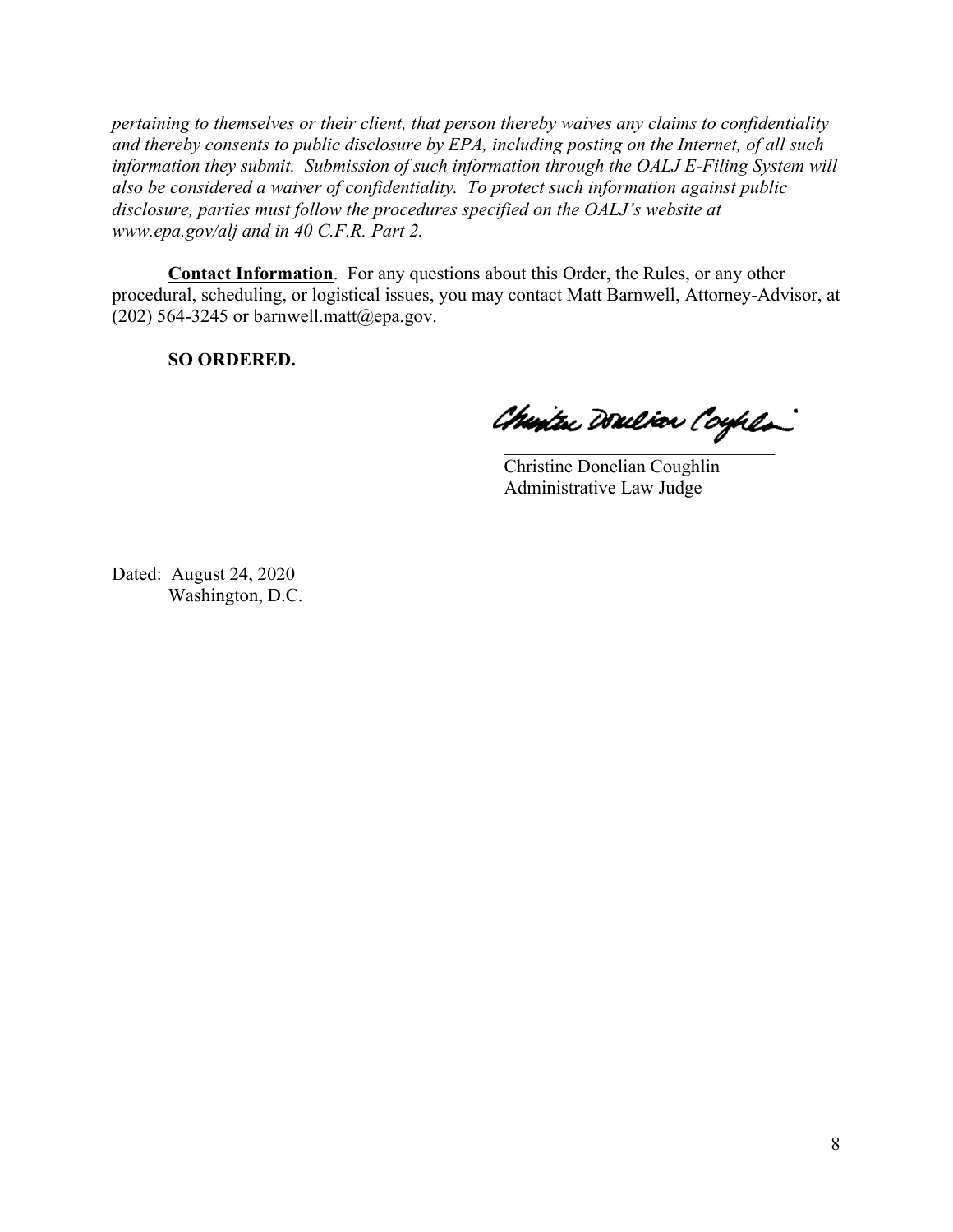In the Matter of *United States Department of the Army*, Respondent. Docket No. CERCLA-08-2020-0001

## **CERTIFICATE OF SERVICE**

 I hereby certify that the foregoing **Prehearing Order**, dated August 24, 2020, and issued by Administrative Law Judge Christine Donelian Coughlin, was sent this day to the following parties in the manner indicated below.

 $\sqrt{\mathcal{W}}$ 

 Mary Angeles Paralegal Specialist

#### Copy by OALJ E-Filing System to:

Mary Angeles, Headquarters Hearing Clerk U.S. Environmental Protection Agency Office of Administrative Law Judges Ronald Reagan Building, Room M1200 1300 Pennsylvania Ave., NW Washington, DC 20004

Copy by Electronic and Regular Mail to:

William Lindsey Senior Assistant Regional Counsel US EPA – Region 8 (8ORC-LE-C) 1595 Wynkoop Street Denver, Colorado 80202 Email: lindsey.william@epa.gov *For Complainant* 

Major Ryan Krohn Chief, Resource Sustainment & Restoration Branch Environmental Law Division US Army Legal Services Agency 9275 Gunston Road Fort Belvoir, Virginia 22060 Email: ryan.d.krohn2.mil@mail.mil *For Respondent*

Dated: August 24, 2020 Washington, D.C.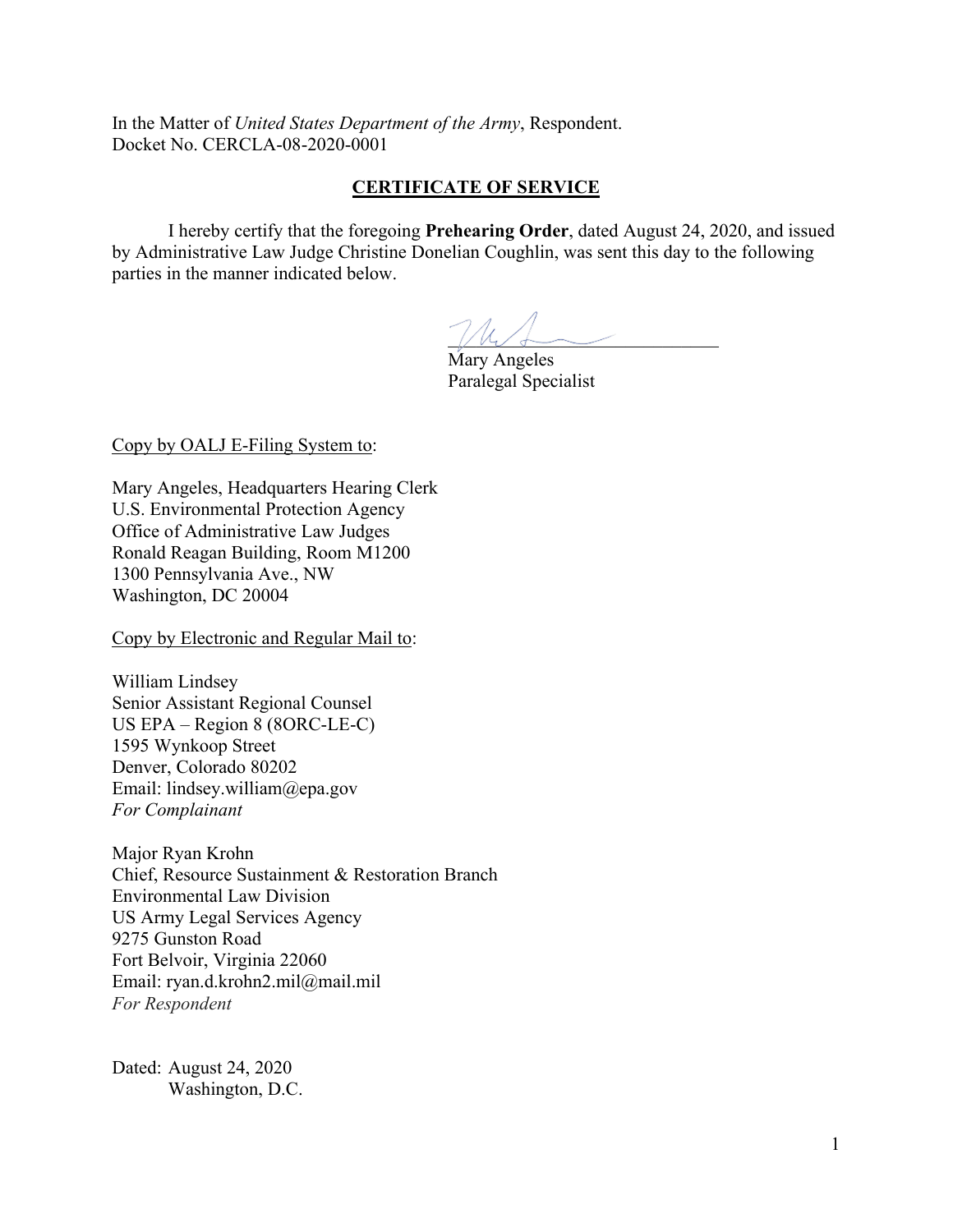#### **OFFICE OF ADMINISTRATIVE LAW JUDGES UNITED STATES ENVIRONMENTAL PROTECTION AGENCY**

#### **WASHINGTON, D.C.**

### **GUIDANCE ON USE OF OALJ E-FILING SYSTEM**

The Office of Administrative Law Judges ("OALJ") utilizes a web-based tool known as the OALJ E-Filing System to allow registered users to file documents electronically. Sending a document to oaljfiling@epa.gov or an email address of a staff member within the OALJ is not a valid method of electronic filing, unless otherwise specified in writing by the presiding Administrative Law Judge. The OALJ E-Filing System is accessible at www.epa.gov/alj. Documents filed electronically are deemed to constitute both the original and one copy of the document, and are deemed to have been both filed with the Headquarters Hearing Clerk and served electronically on the presiding Administrative Law Judge.

Any party choosing to file electronically must first register with the OALJ E-Filing System at https://yosemite.epa.gov/OA/EAB/EAB-ALJ\_Upload.nsf. Registration is not automated. There may be a delay of one to two business days between the time a party applies for registration and the time at which the party is able to upload documents into the system. Parties are advised to plan accordingly.

To be considered timely, documents submitted through the OALJ E-Filing System must be received by 11:59 p.m. Eastern Time on the day the document is required to be filed, unless another time is specified by the presiding Administrative Law Judge. Immediately upon reception by the OALJ E-Filing System, the document will be marked with the official filing date and time. The OALJ E-Filing system will then generate an electronic receipt of the submission that will be sent by email to both the party submitting the document and the Headquarters Hearing Clerk. There may be a delay of approximately one hour between submission of the document and transmission of the electronic receipt.

The OALJ E-Filing System will accept any type of digital file, but the file size is limited to 70 megabytes. Electronically filed textual documents must be in Portable Document Format ("PDF").

A motion and any associated brief may be filed together through the OALJ E-Filing System. However, any documents filed in support of a brief, motion, or other filing, such as copies of proposed exhibits submitted as part of a party's prehearing exchange of information, should be submitted separately as an attachment. Where a party wishes to file multiple documents in support of a brief, motion, or other filing, rather than filing a separate attachment for each such document, the documents should be compiled into a single electronic file and filed as a single attachment, to the extent technically practicable. For example, where a party is filing copies of 12 proposed exhibits as part of its prehearing exchange, those 12 proposed exhibits should be submitted together as one attachment consisting of a single electronic file, to the extent technically practicable.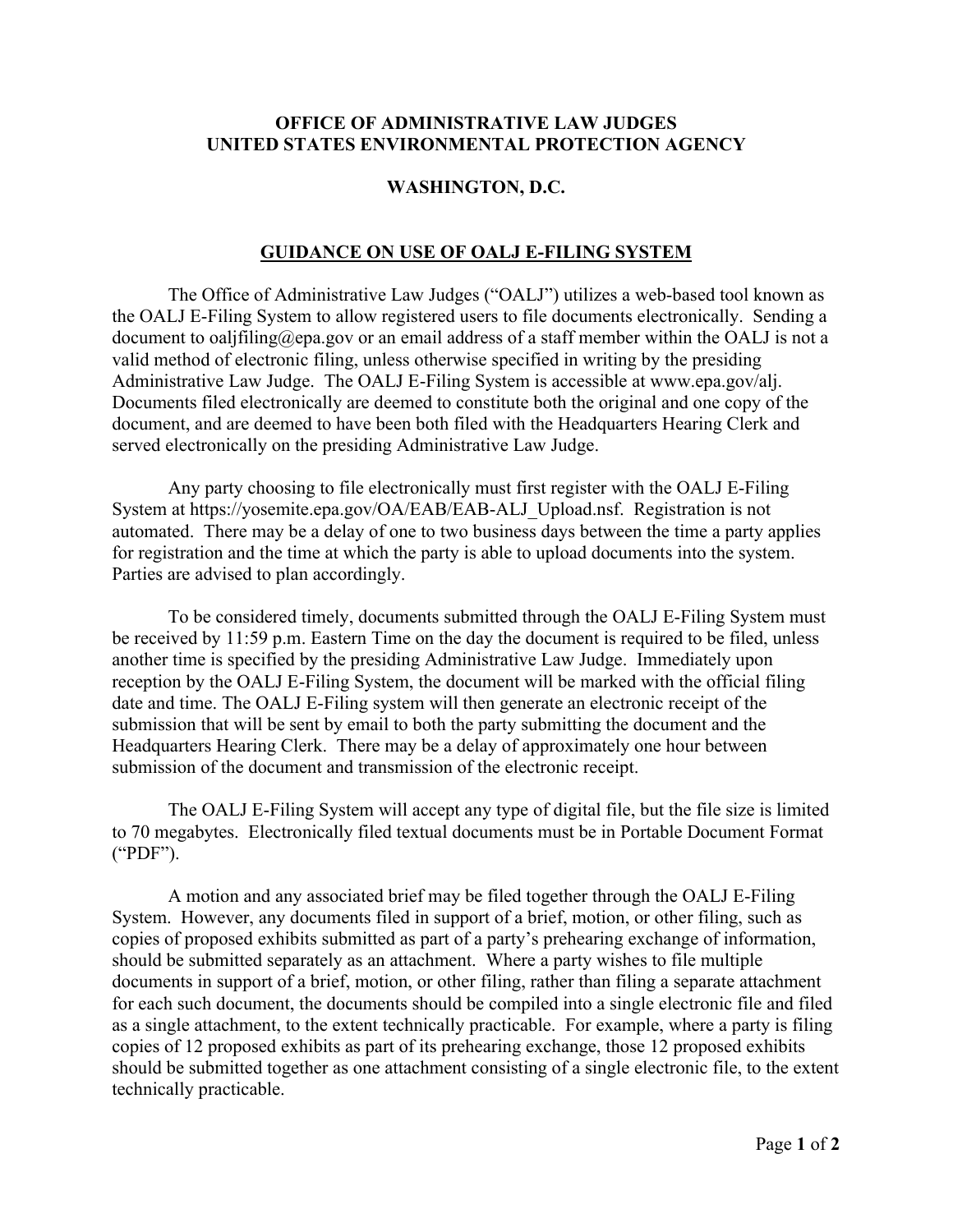The OALJ E-Filing System is not equipped either to accommodate or to protect the privacy of confidential business information ("CBI") or sensitive personally identifiable information ("PII") that could be used to identify or trace an individual, such as Social Security numbers, medical records, or personal financial information. If a party wishes to electronically file a document containing such information, the party shall redact (i.e., remove or obscure) that information from the document before filing the redacted version of the document through the OALJ E-Filing System. If the party wishes for the presiding Administrative Law Judge to consider the CBI or PII contained in the document, the party shall also file a paper copy of the unredacted version of the document by means other than the OALJ E-Filing System, in accordance with the procedures specified on the OALJ's website at www.epa.gov/alj. To the extent that any person files any un-redacted CBI or PII through the OALJ E-Filing System, that person thereby waives any claims to confidentiality and consents to public disclosure of all such information.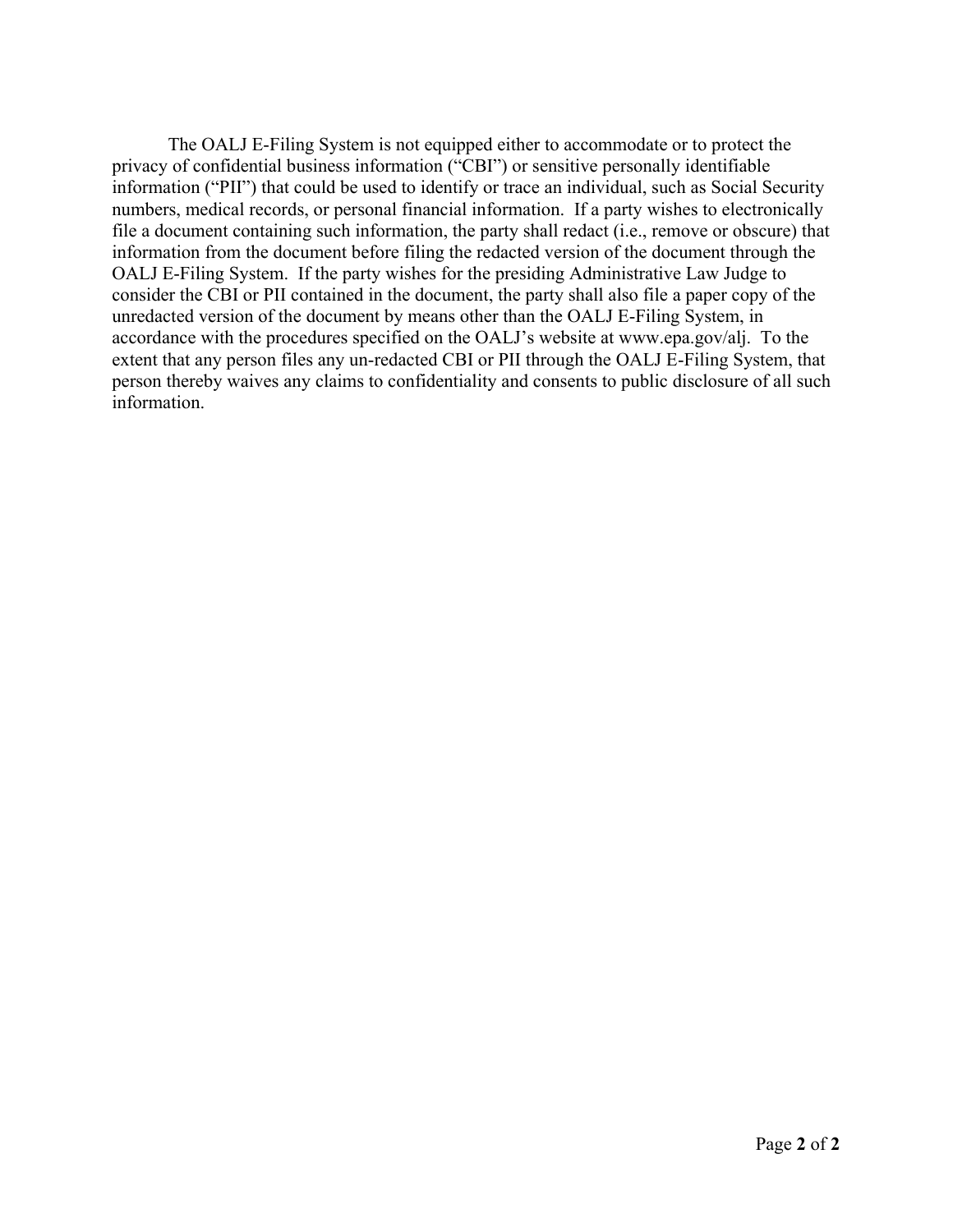

## **UNITED STATES ENVIRONMENTAL PROTECTION AGENCY BEFORE THE ADMINISTRATOR**

# **ORDER URGING ELECTRONIC SERVICE AND FILING**

On March 13, 2020, the President of the United States declared that the ongoing Coronavirus Disease 2019 (COVID-19) pandemic constitutes a national emergency under section 501(b) of the Robert T. Stafford Disaster Relief and Emergency Assistance Act, 42 U.S.C. §§ 5121-5127.

Consistent with that declaration, the U.S. Office of Management and Budget and U.S. Office of Personnel Management directed federal government agencies to, among other steps, minimize face-to-face interactions and maximize telework across the nation. In response to that guidance, the U.S. Environmental Protection Agency Administrator has instructed EPA employees to begin teleworking to the fullest extent possible. Likewise, to prevent spread of the disease, the Centers for Disease Control and Prevention has advised all Americans to stay at home as much as possible, to remain at least six feet apart from others, and to avoid groups of more than 10 people. To that end, the judges and staff of the Office of Administrative Law Judges are now working remotely and are no longer physically present in their office at EPA headquarters.

In light of this national emergency, this Tribunal is not currently able to accept filings or correspondence by courier, personal delivery, or commercial delivery. Further, this Tribunal's ability to receive filings or correspondence by U.S. Mail or facsimile is limited.<sup>1</sup> This Tribunal further recognizes that many parties may also be working under similar constraints and may be unable to easily accept orders, filings, or correspondence by these methods.

Therefore, notwithstanding any other particular requirements set forth in the rules that govern their respective proceedings, all parties to all cases before this Tribunal are strongly encouraged to file and serve all documents on this Tribunal and on any opposing parties by electronic means only.<sup>2</sup> This generally means that parties should serve each other by email. Service by email may also include sending a link via email to an online file sharing service.

<sup>&</sup>lt;sup>1</sup> U.S. Mail is currently being delivered to OALJ at an offsite location on a weekly basis. OALJ is able to receive facsimiles at an offsite location as well using the following fax number: (916) 550-9639.

<sup>&</sup>lt;sup>2</sup> If it is impossible for a party to receive service electronically, e.g., the party does not have  $\frac{any}{$ access to a computer, the party shall so advise OALJ by contacting the Tribunal's Headquarters Hearing Clerk at (202) 564-6281. The party shall also advise any opposing parties if they are unable to receive electronic service. Likewise, if a party is without access to a computer and must file documents by U.S. Mail or facsimile, the party shall notify the Headquarters Hearing Clerk every time it files a document in such a manner.